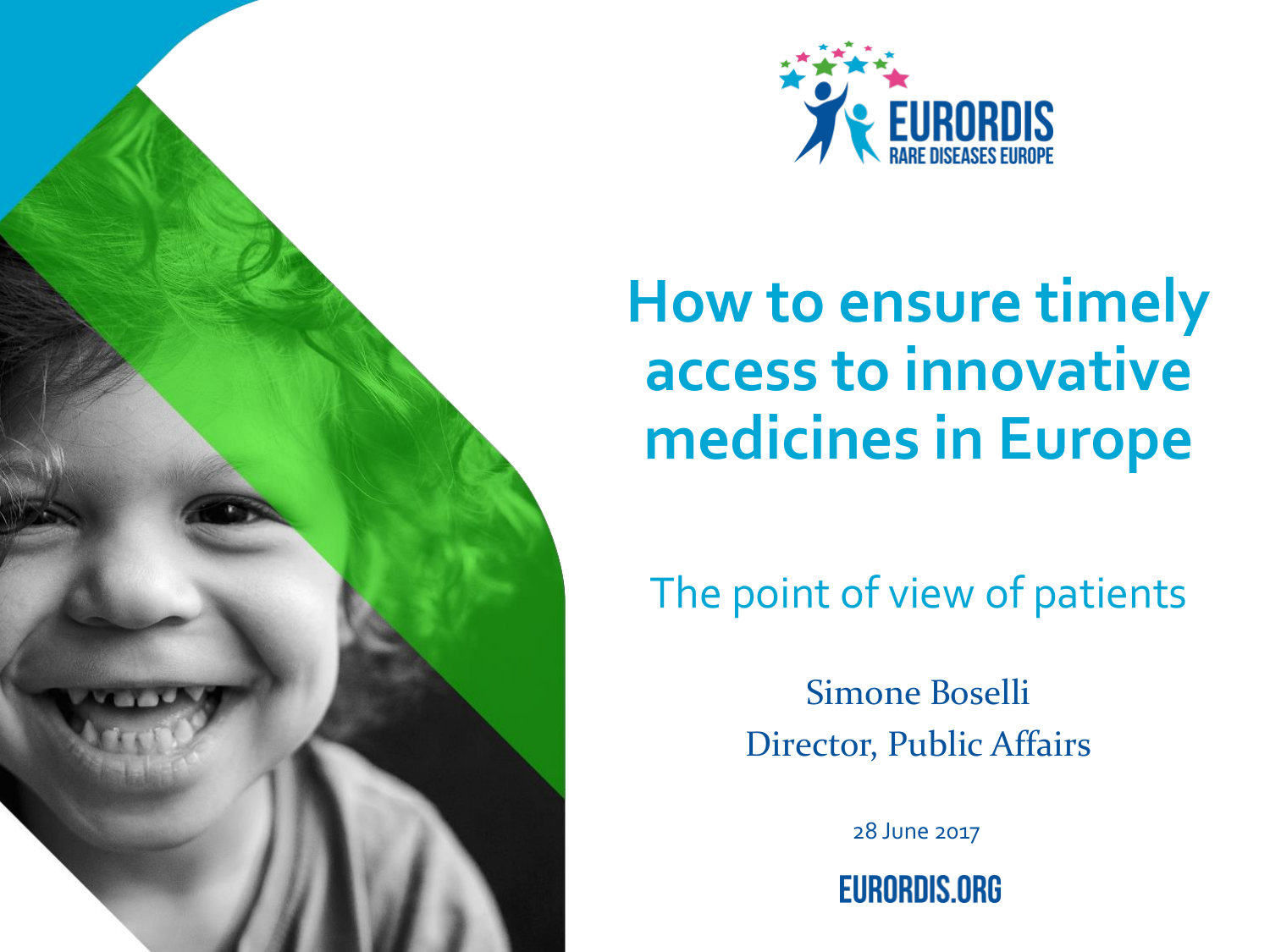## **EURORDIS Rare Diseases Europe at a** glance



65

countries (28 EU countries)

National Alliances of RD Patients Organisations

European Federations of specific rare diseases

Over +80 patient advocates +250 Volunteers moderators

Founded in 1997

Staff members, with offices in Paris, Brussels, Barcelona



**EURORDIS.ORG**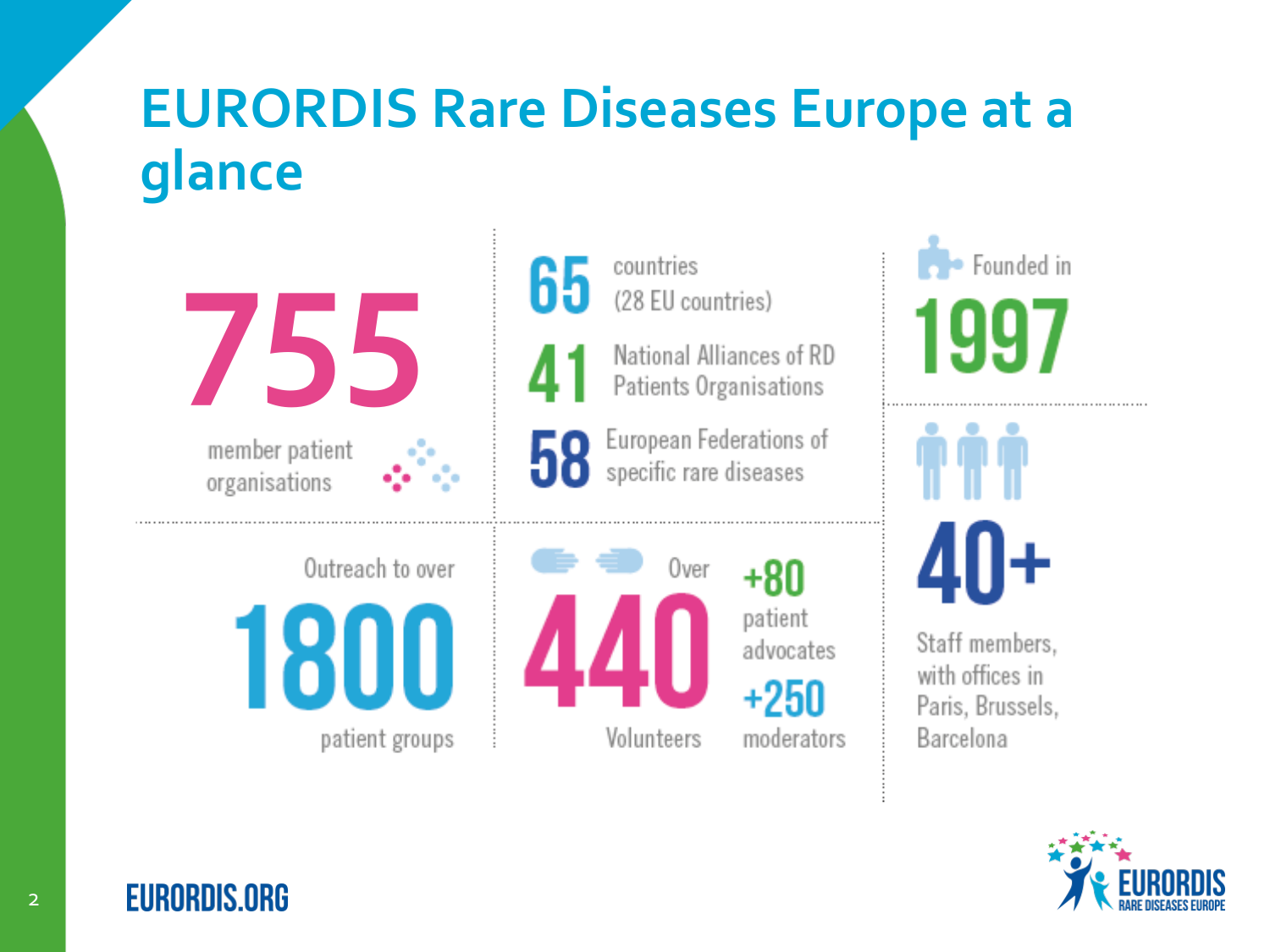### **What is a rare disease?**

A rare disease is defined in Europe as affecting **less than 1 in 2,000 citizens**

- Rare diseases are **chronic**, **progressive**, **degenerative**, **disabling** and frequently **life-threatening**
- Over **6,000** distinct rare diseases, many are of **genetic** origin
- **95%** of diseases **do not** have an approved therapy
- **30 million** people living with a rare disease in Europe
- **6%** of the population affected in the course of their lives
- Many **children** are affected by rare diseases. Onset occurs in childhood for 50% of rare diseases.

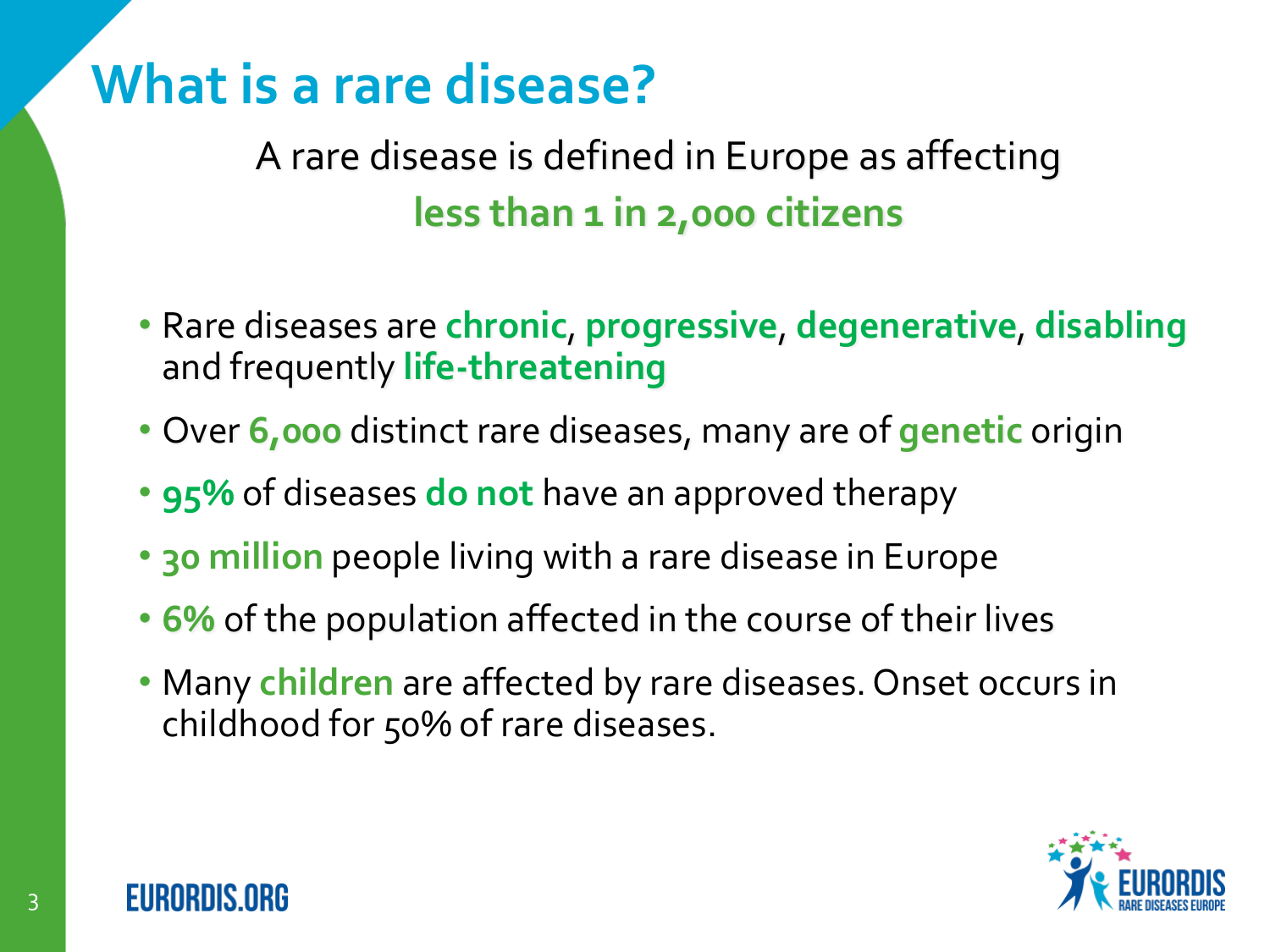### **The challenges**

- Patients and experts are few, geographically **scattered** and often **isolated**
- Patients **are undiagnosed, misdiagnosed or wait years for a diagnosis**
- Reliable **information is scarce**
- **Resources** are limited
- Lack of **treatments and challenges** to access adequate care
- **Fragmented research**, data and information
- High social impact and **marginalisation** within society at large and within healthcare systems designed for common diseases
- **Heavy psychosocial burden**: societal support is essential to patients and families to enable them to cope, be resilient, care for others



#### **EURORDIS ORG**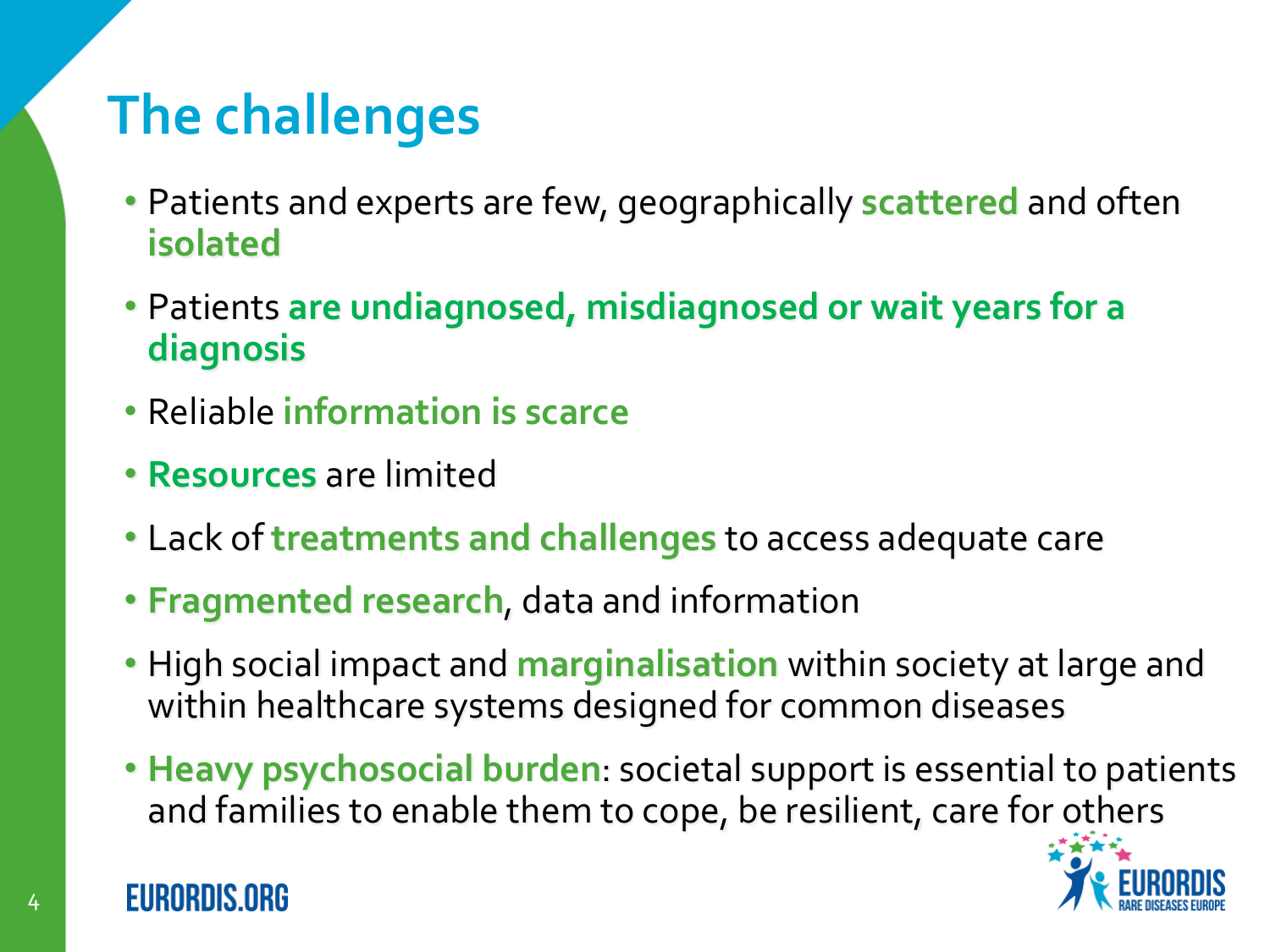### The European added value of cooperation in rare diseases

**A** structured approach to market access in Europe

**Structured voluntary cooperation between** healthcare systems in the European Union

prices

| A new<br>lueprint to<br>cut costs<br>and fast-<br>rack R&D | Early<br>dialogue and<br>European<br>cooperation<br>on the<br>determination<br>of value | <b>A European</b><br>cooperation<br>framework<br>for fair prices<br>and<br>sustainable<br>healthcare<br>budgets |
|------------------------------------------------------------|-----------------------------------------------------------------------------------------|-----------------------------------------------------------------------------------------------------------------|

**A** continuum of evidence generation linked to healthcare budget spending

ZI